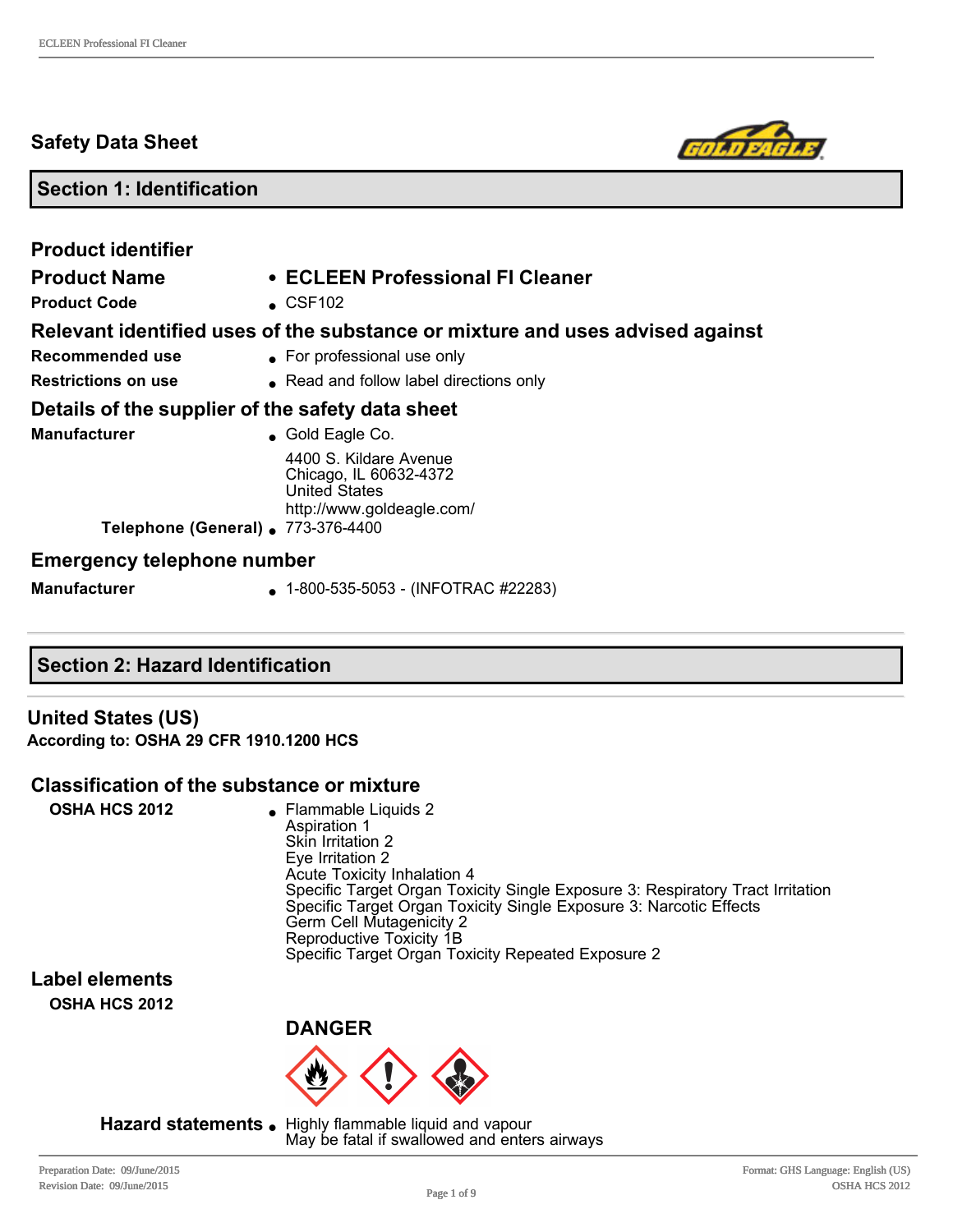|                                 | Causes skin irritation<br>Causes serious eye irritation<br>Harmful if inhaled<br>May cause respiratory irritation<br>May cause drowsiness or dizziness<br>Suspected of causing genetic defects.<br>May damage fertility or the unborn child.                                                                                                                                                                                                                                                                                                                                                                                                                                                                                                                                                                                           |
|---------------------------------|----------------------------------------------------------------------------------------------------------------------------------------------------------------------------------------------------------------------------------------------------------------------------------------------------------------------------------------------------------------------------------------------------------------------------------------------------------------------------------------------------------------------------------------------------------------------------------------------------------------------------------------------------------------------------------------------------------------------------------------------------------------------------------------------------------------------------------------|
|                                 | May cause damage to organs through prolonged or repeated exposure.                                                                                                                                                                                                                                                                                                                                                                                                                                                                                                                                                                                                                                                                                                                                                                     |
| <b>Precautionary statements</b> |                                                                                                                                                                                                                                                                                                                                                                                                                                                                                                                                                                                                                                                                                                                                                                                                                                        |
|                                 | <b>Prevention .</b> Obtain special instructions before use.<br>Do not handle until all safety precautions have been read and understood.<br>Keep away from heat, sparks, open flames and/or hot surfaces. - No smoking.<br>Keep container tightly closed.<br>Ground and/or bond container and receiving equipment.<br>Use explosion-proof electrical/ventilating/lighting/equipment.<br>Use only non-sparking tools.<br>Take precautionary measures against static discharge.<br>Do not breathe mists, vapours, and/or spray.<br>Wash thoroughly after handling.<br>Use only outdoors or in a well-ventilated area.<br>Wear protective gloves/protective clothing/eye protection/face protection.                                                                                                                                      |
|                                 | Response . In case of fire: Use appropriate media for extinction.<br>IF INHALED: Remove victim to fresh air and keep at rest in a position comfortable for<br>breathing.<br>Call a POISON CENTER or doctor/physician if you feel unwell.<br>If on skin: Wash with plenty of water.<br>Take off contaminated clothing and wash before reuse.<br>Specific treatment, see supplemental first aid information.<br>If skin irritation occurs: Get medical advice/attention.<br>IF IN EYES: Rinse cautiously with water for several minutes. Remove contact lenses,<br>if present and easy to do. Continue rinsing.<br>If eye irritation persists: Get medical advice/attention.<br>IF SWALLOWED: Immediately call a POISON CENTER or doctor/physician.<br>Do NOT induce vomiting.<br>IF exposed or concerned: Get medical advice/attention. |
|                                 | Storage/Disposal . Store in a well-ventilated place. Keep container tightly closed.<br>Keep cool.<br>Store locked up.<br>Dispose of content and/or container in accordance with local, regional, national, and/or<br>international regulations.                                                                                                                                                                                                                                                                                                                                                                                                                                                                                                                                                                                        |
|                                 | <b>Supplemental information.</b> $0 - 15$ percent of this product consists of an ingredient of unknown toxicity.                                                                                                                                                                                                                                                                                                                                                                                                                                                                                                                                                                                                                                                                                                                       |
| <b>Other hazards</b>            |                                                                                                                                                                                                                                                                                                                                                                                                                                                                                                                                                                                                                                                                                                                                                                                                                                        |
| OSHA HCS 2012                   | • Under United States Regulations (29 CFR 1910.1200 - Hazard Communication<br>Standard), this product is considered hazardous.                                                                                                                                                                                                                                                                                                                                                                                                                                                                                                                                                                                                                                                                                                         |

## **Other information**



# **Section 3 Composition/Information on Ingredients**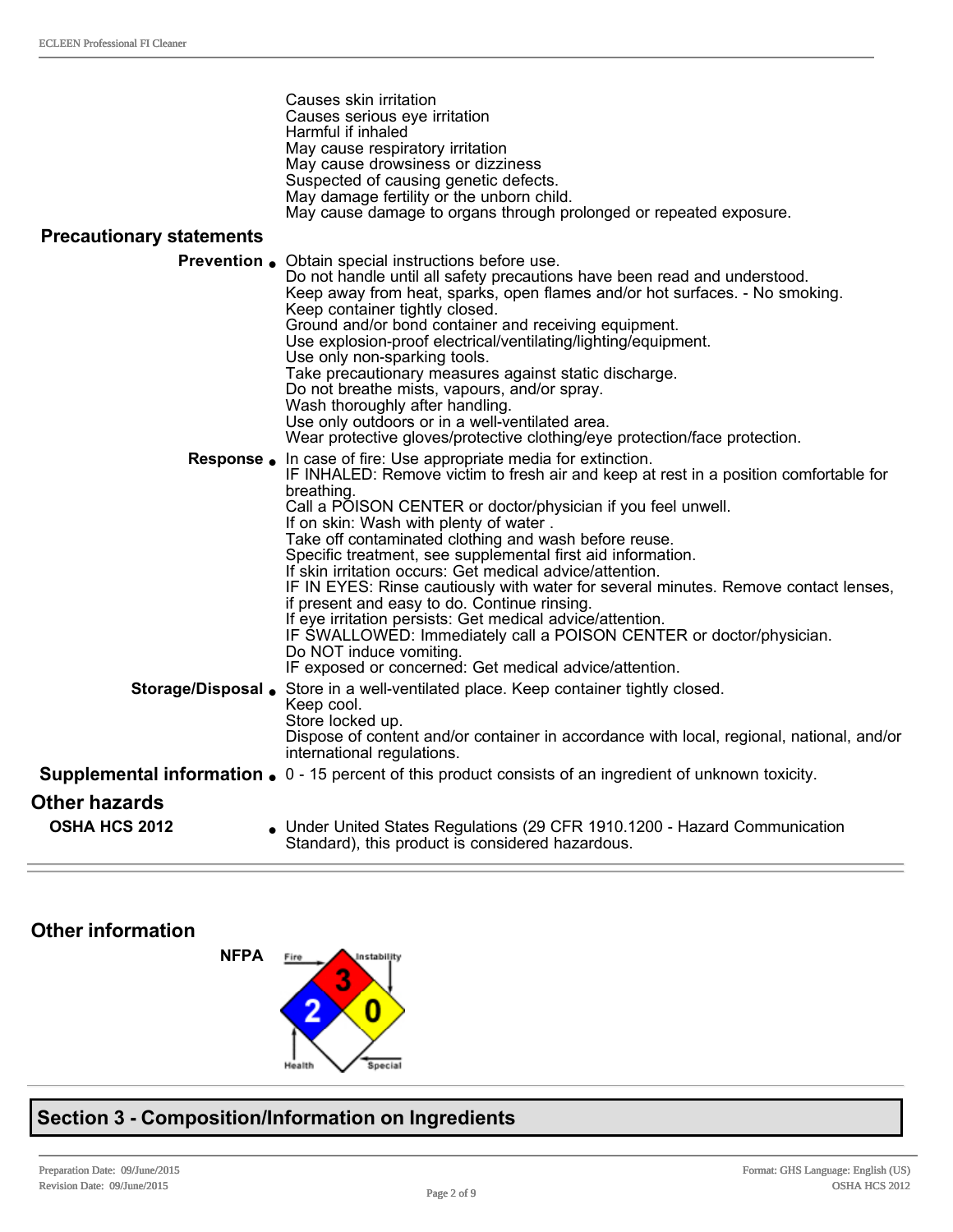## **Substances**

 $\bullet$  Material does not meet the criteria of a substance.

## **Mixtures**

| <b>Composition</b>                   |                    |                |            |                                                                                                                                                     |  |
|--------------------------------------|--------------------|----------------|------------|-----------------------------------------------------------------------------------------------------------------------------------------------------|--|
| <b>Chemical Name</b>                 | <b>Identifiers</b> | $\%$           |            | LD50/LC50 Classifications According to Regulation/Directive                                                                                         |  |
| Xylene                               | CAS: 1330-20-      | 0% TO<br>55%   | <b>NDA</b> | <b>OSHA HCS 2012:</b> Flam. Lig. 3; Acute Tox. 4 (Inhl); Skin Irrit. 2; Eye Irrit. 2;<br>Repr. 1B (Inhl); STOT SE 3: Narc.; STOT SE 3: Resp. Irrit. |  |
| Isopropyl alcohol                    | $CAS:67-63-0$      | 0% TO<br>25%   | <b>NDA</b> | OSHA HCS 2012: Flam. Liq. 2; Eye Irrit. 2; Muta. 2; Repr. 2; STOT SE 3:<br>Narc.; STOT SE 3: Resp. Irrit.; STOT RE 2 (Eyes, Inhl)                   |  |
| 2-Pentanone, 4-<br>hydroxy-4-methyl- | CAS: 123-42-2      | 0% TO<br>15%   | <b>NDA</b> | <b>OSHA HCS 2012:</b> Flam. Lig. 3; STOT SE 3: Narc.; Eye Irrit. 2; Asp. Tox. 1                                                                     |  |
| <b>Petroleum Distillates</b>         | CAS:64742-<br>47-8 | $0\%$ TO<br>5% | <b>NDA</b> | <b>OSHA HCS 2012:</b>                                                                                                                               |  |
| Confidential ingredient              | <b>NDA</b>         | 0% TO<br>5%    | <b>NDA</b> | <b>OSHA HCS 2012:</b>                                                                                                                               |  |
| Confidential ingredient              | <b>NDA</b>         | 0% TO<br>5%    | <b>NDA</b> | <b>OSHA HCS 2012:</b>                                                                                                                               |  |

## **Section 4: First-Aid Measures**

## **Description of first aid measures**

| <b>Inhalation</b>                                           | • Call a physician or poison control center immediately. If not breathing, give artificial<br>respiration. IF INHALED: If breathing is difficult, remove victim to fresh air and keep at<br>rest in a position comfortable for breathing. |  |  |  |
|-------------------------------------------------------------|-------------------------------------------------------------------------------------------------------------------------------------------------------------------------------------------------------------------------------------------|--|--|--|
| <b>Skin</b>                                                 | • Remove clothing and wash thoroughly before use. IF ON SKIN: Wash with plenty of<br>soap and water. If skin irritation occurs: Get medical advice/attention.                                                                             |  |  |  |
| Eye                                                         | • IF IN EYES: Rinse cautiously with water for several minutes. Remove contact lenses,<br>if present and easy to do. Continue rinsing. If eye irritation persists: Get medical<br>advice/attention.                                        |  |  |  |
| Ingestion                                                   | • Call a physician or poison control center immediately. If swallowed, do not induce<br>vomiting: seek medical advice immediately and show this container or label.                                                                       |  |  |  |
| Most important symptoms and effects, both acute and delayed |                                                                                                                                                                                                                                           |  |  |  |
|                                                             | • Refer to Section 11 - Toxicological Information.                                                                                                                                                                                        |  |  |  |

## **Indication of any immediate medical attention and special treatment needed**

| <b>Section 5: Fire-Fighting Measures</b>  |                                                                                                                                                                                                                                                                                                               |  |  |  |  |
|-------------------------------------------|---------------------------------------------------------------------------------------------------------------------------------------------------------------------------------------------------------------------------------------------------------------------------------------------------------------|--|--|--|--|
| <b>Extinguishing media</b>                |                                                                                                                                                                                                                                                                                                               |  |  |  |  |
|                                           | Suitable Extinguishing Media . LARGE FIRES: Dry chemical, CO2, alcohol-resistant foam or water spray.<br>SMALL FIRES: CO2 (except for Cyanides), dry chemical, dry sand, alcohol-resistant<br>foam.                                                                                                           |  |  |  |  |
| <b>Unsuitable Extinguishing</b><br>Media  | • No data available.                                                                                                                                                                                                                                                                                          |  |  |  |  |
| <b>Firefighting Procedures</b>            | As an immediate precautionary measure, isolate spill or leak area for at least 50<br>meters (150 feet) in all directions.<br>Contact may irritate or burn skin and eyes.<br>Fire fighters should wear complete protective clothing including self-contained<br>breathing apparatus.<br>Keep out of low areas. |  |  |  |  |
| $D_{\text{max}} = 1$ $D_{\text{max}} = 1$ | $E = 11.4$ $E = 11.4$ $E = 11.4$ $E = 11.4$ $E = 11.4$                                                                                                                                                                                                                                                        |  |  |  |  |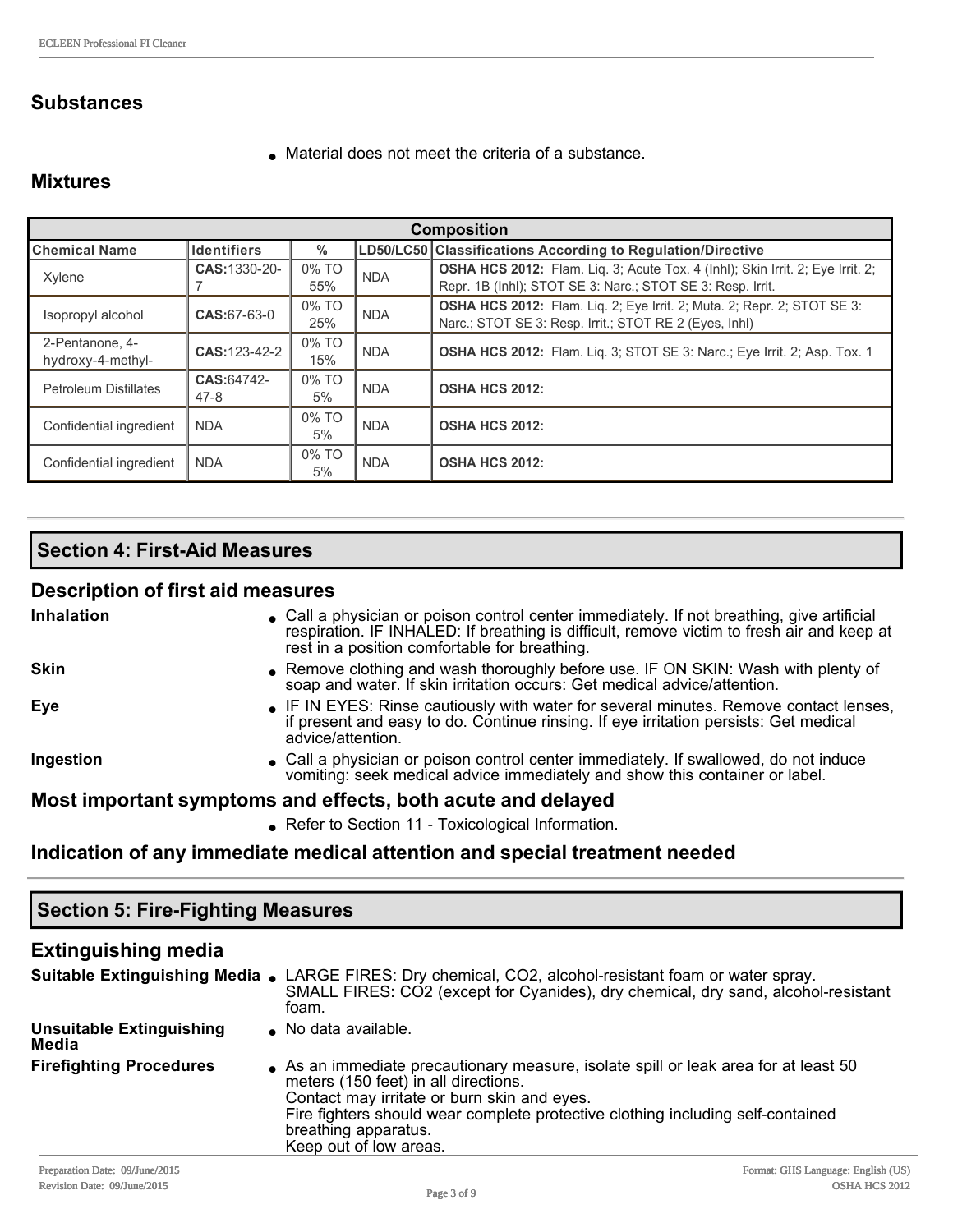| Keep unauthorized personnel away.        |
|------------------------------------------|
| Stay upwind.                             |
| Ventilate closed spaces before entering. |

#### **Special hazards arising from the substance or mixture**

**Unusual Fire and Explosion Hazards**  $\bullet$  Flame may be invisible. HIGHLY FLAMMABLE: Will be easily ignited by heat, sparks or flames. Runoff may create fire or explosion hazard.

**Hazardous Combustion Products**

**Advice for firefighters**

- <sup>l</sup> Vapor explosion hazard indoors, outdoors or in sewers.
- <sup>l</sup> Fire fighters should wear complete protective clothing including selfcontained breathing apparatus.

#### **Section 6 Accidental Release Measures**

#### **Personal precautions, protective equipment and emergency procedures**

| <b>Personal Precautions</b>      | • Avoid contact with skin, eyes, and clothing. Stay upwind. Ventilate the area before<br>entry. Wear a self-contained breathing apparatus and appropriate Personal Protective<br>Equipment (PPE) Do not walk through spilled material.                                                                                                                    |
|----------------------------------|-----------------------------------------------------------------------------------------------------------------------------------------------------------------------------------------------------------------------------------------------------------------------------------------------------------------------------------------------------------|
| <b>Emergency Procedures</b>      | • ELIMINATE all ignition sources (no smoking, flares, sparks or flames in immediate<br>area). As an immediate precautionary measure, isolate spill or leak area for at least<br>100 meters (330 feet) in all directions. Evacuate area. Keep out of low areas. Keep<br>unauthorized personnel away. Stay upwind. Ventilate closed spaces before entering. |
| <b>Environmental precautions</b> |                                                                                                                                                                                                                                                                                                                                                           |
|                                  | Prevent entry into waterways, sewers, basements or confined areas. Prevent<br>spreading of vapors through sewers, ventilation systems and confined areas. Runoff                                                                                                                                                                                          |

#### **Methods and material for containment and cleaning up**

| Containment/Clean-up<br><b>Measures</b> | Absorb or cover with dry earth, sand or other non-combustible material and transfer to<br>containers.<br>All equipment used when handling the product must be grounded.<br>A vapor suppressing foam may be used to reduce vapors.<br>Dike far ahead of spill; use dry sand to contain the flow of material.<br>Do not flush to sewer or allow to enter waterways.<br>Use appropriate Personal Protective Equipment (PPE) |
|-----------------------------------------|--------------------------------------------------------------------------------------------------------------------------------------------------------------------------------------------------------------------------------------------------------------------------------------------------------------------------------------------------------------------------------------------------------------------------|
|                                         | Use non-sparking equipment when picking up flammable spill.                                                                                                                                                                                                                                                                                                                                                              |

from fire control or dilution water may cause pollution.

### **Section 7 Handling and Storage**

#### **Precautions for safe handling**

Handling **letting Reep away from fire - No Smoking. Keep away from heat and sparks. Avoid contact** with skin, eyes, and clothing. Do not breathe (dust, vapor or spray mist) Use only in well ventilated areas.

#### **Conditions for safe storage, including any incompatibilities**

**Storage Storage Storage Accep away from fire. Store in a well-ventilated place. Keep container tightly closed.** Store below 150 F. Store in a well-ventilated place. Keep container tightly closed.

### **Section 8 Exposure Controls/Personal Protection**

#### **Control parameters**

| <b>Exposure Limits/Guidelines</b>              |  |  |  |  |  |
|------------------------------------------------|--|--|--|--|--|
| <b>NIOSH</b><br>ACGIH<br><b>OSHA</b><br>Result |  |  |  |  |  |
| 2-Pentanone, 4-                                |  |  |  |  |  |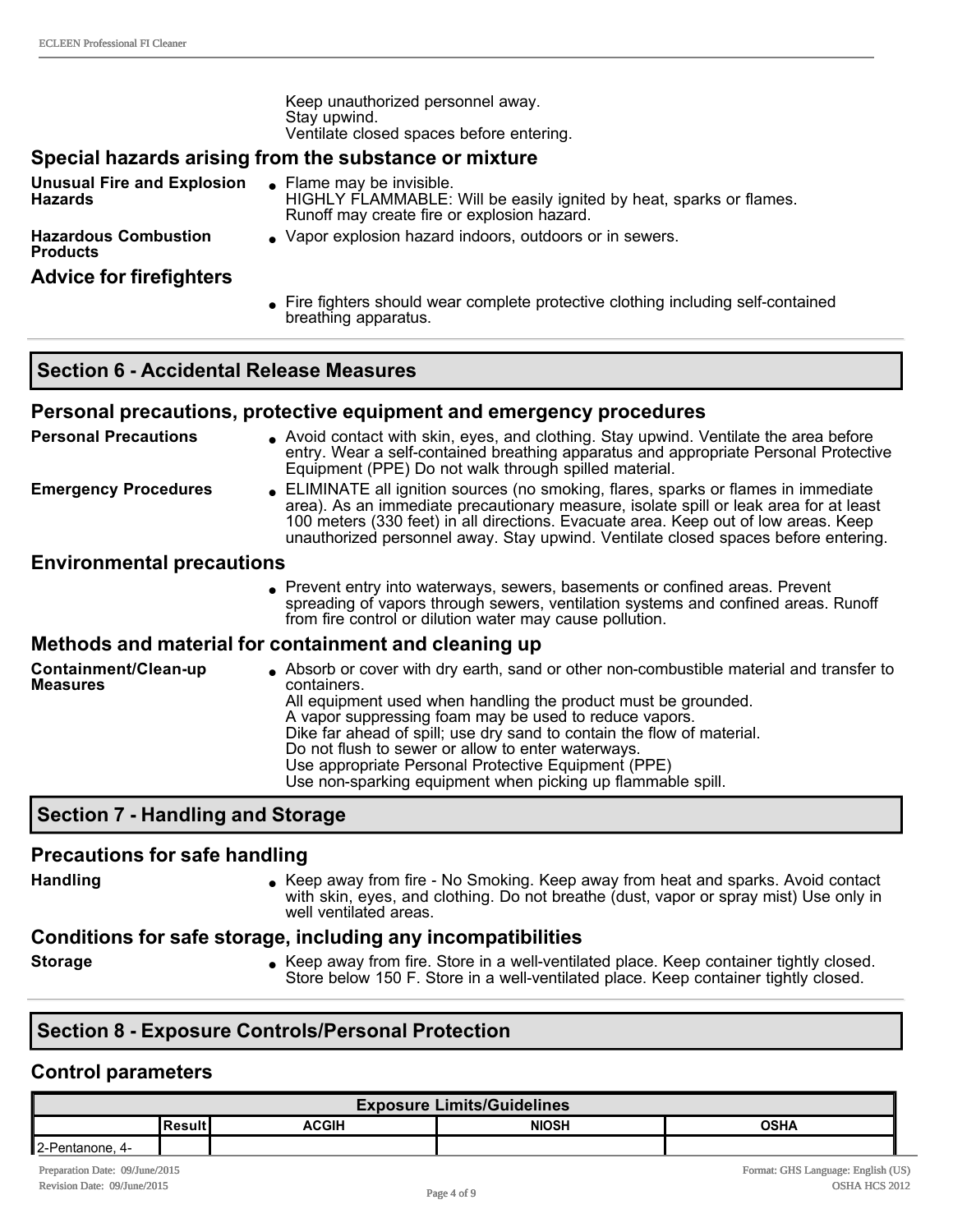| hydroxy-4-methyl- TWAs 50 ppm TWA<br>$(123 - 42 - 2)$ |      |                    | 50 ppm TWA; 240 mg/m3 TWA     | 50 ppm TWA; 240 mg/m3 TWA  |
|-------------------------------------------------------|------|--------------------|-------------------------------|----------------------------|
| Isopropyl alcohol                                     |      | TWAs ∥200 ppm TWA  | 400 ppm TWA; 980 mg/m3 TWA    | 400 ppm TWA; 980 mg/m3 TWA |
| $(67-63-0)$                                           |      | STELs 400 ppm STEL | 500 ppm STEL; 1225 mg/m3 STEL | <b>Not established</b>     |
| Xylene<br>$(1330 - 20 - 7)$                           | TWAs | $100$ ppm TWA      | Not established               | 100 ppm TWA; 435 mg/m3 TWA |
|                                                       |      | STELs 150 ppm STEL | Not established               | Not established            |

## **Exposure controls**

**Engineering Measures/Controls** • Prevent vapor build up by providing adequate ventilation during and after use. Use only with adequate ventilation to keep exposures (airborne levels of dust, fume, vapor etc) below recommended exposure limits.

#### **Personal Protective Equipment**

**Pictograms** 



**Respiratory and In case of insufficient ventilation, wear suitable respiratory equipment. Follow the** OSHA respirator regulations found in 29 CFR 1910.134 or European Standard EN 149. Use a NIOSH/MSHA or European Standard EN 149 approved respirator if exposure limits are exceeded or symptoms are experienced. **Eye/Face lacks C** Wear safety glasses. Hands **and South America** Hands **late State Gloves**. **Skin/Body lace in American symbology Wear protective gloves/protective clothing/eye protection/face protection. General Industrial Hygiene Considerations** <sup>l</sup> Avoid contact with skin and eyes. Wash hands before eating, drinking, or smoking. Handle in accordance with good industrial hygiene and safety practice. **Environmental Exposure Controls** • Controls should be engineered to prevent release to the environment, including procedures to prevent spills, atmospheric release and release to waterways. Follow

## **Section 9 Physical and Chemical Properties**

## **Information on Physical and Chemical Properties**

| <b>Material Description</b>       |                                                    |                         |                                              |  |  |
|-----------------------------------|----------------------------------------------------|-------------------------|----------------------------------------------|--|--|
| <b>Physical Form</b>              | Liquid                                             | Appearance/Description  | Water white to pale yellow solvent<br>blend. |  |  |
| Color                             | Water-white to pale yellow.                        | Odor                    | No data available                            |  |  |
| <b>Odor Threshold</b>             | No data available                                  |                         |                                              |  |  |
| <b>General Properties</b>         |                                                    |                         |                                              |  |  |
| <b>Boiling Point</b>              | 160 F(71.1111 C)                                   | <b>Melting Point</b>    | No data available                            |  |  |
| Decomposition Temperature         | No data available                                  | pH                      | No data available                            |  |  |
| Specific Gravity/Relative Density | $= 0.86$ Water=1                                   | <b>Water Solubility</b> | Appreciable 10 to 99 %                       |  |  |
| Viscosity                         | 3 Centistoke (cSt, cS) or mm2/sec<br>@ 40 C(104 F) |                         |                                              |  |  |
| <b>Volatility</b>                 |                                                    |                         |                                              |  |  |
| Vapor Pressure                    | No data available                                  | <b>Vapor Density</b>    | No data available                            |  |  |
| <b>Evaporation Rate</b>           | No data available                                  | VOC (Wt.)               | 100 %                                        |  |  |
| VOC (Vol.)                        | 100 %                                              | Volatiles (Wt.)         | 100 %                                        |  |  |
| Volatiles (Vol.)                  | 100 %                                              |                         |                                              |  |  |
| Flammability                      |                                                    |                         |                                              |  |  |
| <b>Flash Point</b>                | 54 C(129.2 F) TOC (Tagliabue<br>Open Cup)          | UEL                     | No data available                            |  |  |
|                                   |                                                    |                         |                                              |  |  |

best practice for site management and disposal of waste.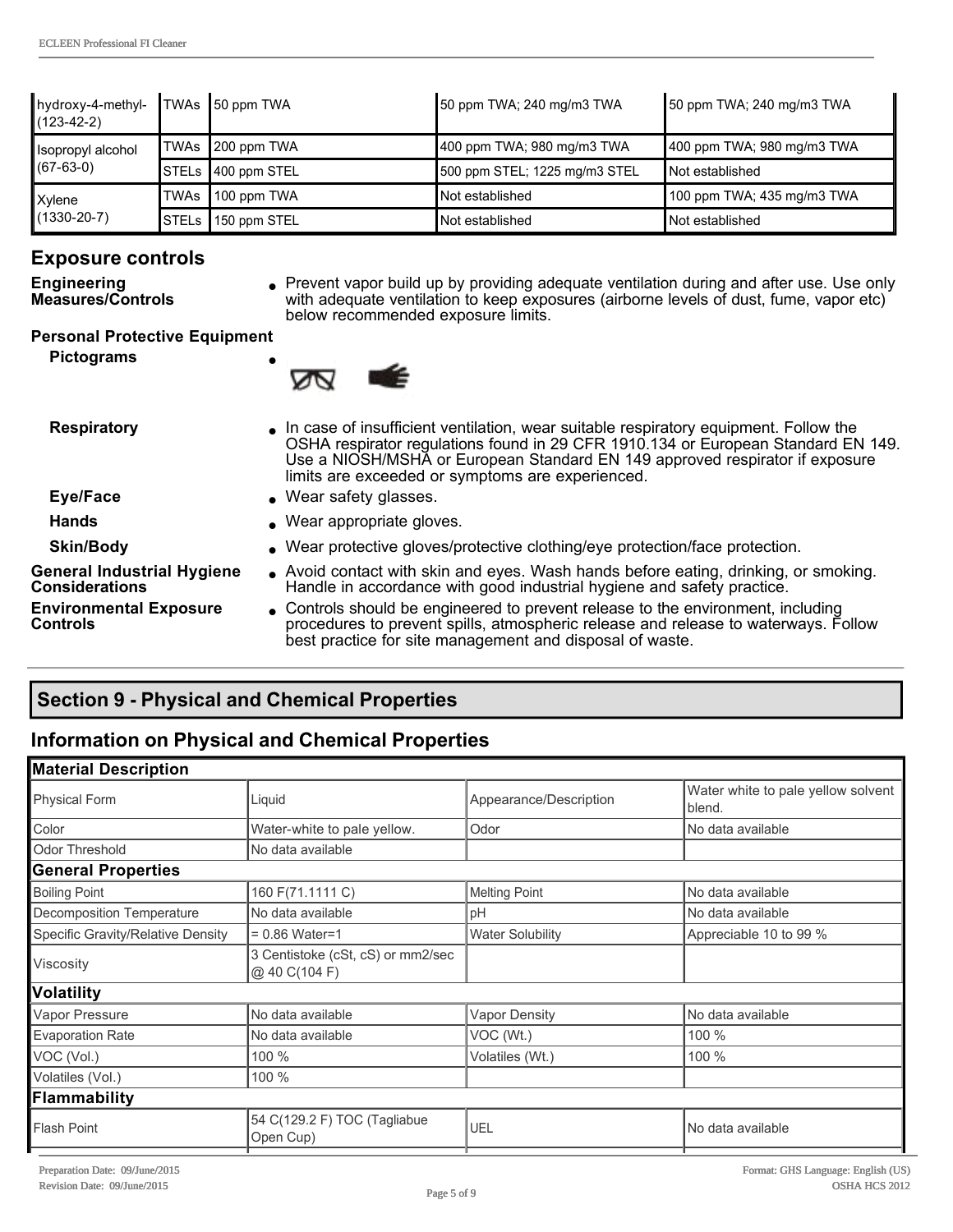| ᄂᄃᄂ                       | <sup>1</sup> No data available | Autoignition | INo data available |
|---------------------------|--------------------------------|--------------|--------------------|
| Flammability (solid, gas) | No data available              |              |                    |

## **Section 10: Stability and Reactivity**

### **Reactivity**

• No dangerous reaction known under conditions of normal use.

**Chemical stability**

• Stable under normal temperatures and pressures.

### **Possibility of hazardous reactions**

**.** Hazardous polymerization will not occur.

## **Conditions to avoid**

<sup>l</sup> Keep away from heat, sparks, and flame. Store below 150 F. Do not apply heat or flame to container. Keep separate from strong oxidizing agents.

## **Incompatible materials**

 $\bullet$  Strong oxidants.

### **Hazardous decomposition products**

• Carbon dioxide and carbon monoxide under incomplete combustion.

## **Section 11 Toxicological Information**

### **Information on toxicological effects**

| <b>Components</b>                                      |                     |                                                                                                                                                                                                                                                                                                                                                                                                                                                                                                                                                                                                                                                                                                                                                                                                                                                                                                                                                                                                                                                                                                                                                                                                     |  |
|--------------------------------------------------------|---------------------|-----------------------------------------------------------------------------------------------------------------------------------------------------------------------------------------------------------------------------------------------------------------------------------------------------------------------------------------------------------------------------------------------------------------------------------------------------------------------------------------------------------------------------------------------------------------------------------------------------------------------------------------------------------------------------------------------------------------------------------------------------------------------------------------------------------------------------------------------------------------------------------------------------------------------------------------------------------------------------------------------------------------------------------------------------------------------------------------------------------------------------------------------------------------------------------------------------|--|
| 2-Pentanone,<br>4-hydroxy-4-<br>methyl- (0%<br>TO 15%) | $123 -$<br>$42 - 2$ | Acute Toxicity: Ingestion/Oral-Rat LD50 • 2520 mg/kg; Behavioral:Tremor; Behavioral:Convulsions or effect on<br>seizure threshold; Liver:Other changes; Inhalation-Human TCLo · 1900 mg/m <sup>3</sup> ; Lungs, Thorax, or<br>Respiration: Respiratory depression; Inhalation-Rat TCLo · 100000 mg/m <sup>3</sup> 20 Minute(s); Sense Organs and Special<br>Senses: Eye: Conjunctive irritation; Behavioral: Somnolence (general depressed activity); Skin-Rabbit LD50 .<br>13500 mg/kg;<br>Irritation: Eye-Human • 100 ppm 15 Minute(s); Skin-Rabbit • 500 mg-Open • Mild irritation;<br>Multi-dose Toxicity: Inhalation-Rat TCLo · 4494 mg/m <sup>3</sup> 6 Week(s)-Intermittent; Kidney, Ureter, and Bladder: Changes in<br>tubules (including acute renal failure, acute tubular necrosis); Blood:Pigmented or nucleated red blood<br>cells; Nutritional and Gross Metabolic: Gross Metabolite Changes: Weight loss or decreased weight<br>gain; Inhalation-Rat TCLo · 1000 mg/m <sup>3</sup> 60 Day(s)-Intermittent; Cardiac: Arrhythmias (including changes in<br>conduction)                                                                                                                 |  |
| Xylene (0%<br>TO 55%)                                  | $20 - 7$            | Acute Toxicity: Ingestion/Oral-Rat LD50 • 4300 mg/kg; Liver:Other changes; Kidney, Ureter, and Bladder:Other<br>changes; Inhalation-Rat LC50 • 5000 ppm 4 Hour(s); Inhalation-Man LCLo • 10000 ppm 6 Hour(s); Behavioral:General<br>anesthetic; Lungs, Thorax, or Respiration: Cyanosis; Blood: Other changes; Inhalation-Human TCLo · 200 ppm; Sense<br>Organs and Special Senses: Olfaction: Other changes; Sense Organs and Special Senses: Eye: Conjunctive<br>1330- lirritation; Lungs, Thorax, or Respiration:Other changes; Skin-Rabbit LD50 • >1700 mg/kg;<br>Irritation: Eye-Rabbit • 5 mg 24 Hour(s) • Severe irritation; Skin-Rabbit • 500 mg 24 Hour(s) • Moderate irritation;<br>Reproductive: Inhalation-Rabbit TCLo • 1 g/m <sup>3</sup> 24 Hour(s)(7-20D preg); Reproductive Effects: Effects on<br>Fertility: Abortion; Inhalation-Rat TCLo · 50 mg/m <sup>3</sup> 6 Hour(s)(1-21D preg); Reproductive Effects: Effects on Fertility: Post-<br>implantation mortality; Reproductive Effects: Effects on Embryo or Fetus: Fetotoxicity (except death, e.g., stunted<br>fetus); Reproductive Effects: Specific Developmental Abnormalities: Craniofacial (including nose and tongue) |  |
|                                                        |                     | Acute Toxicity: Ingestion/Oral-Rat LD50 · 5000 mg/kg; Behavioral:General anesthetic; Inhalation-Rat LC50 · 16000<br>ppm 8 Hour(s); Inhalation-Guinea Pig TCLo · 980 mg/m <sup>3</sup> 24 Hour(s); Sense Organs and Special Senses: Ear: Other;<br>Behavioral: General anesthetic; Lungs, Thorax, or Respiration: Other changes; Skin-Rabbit LD50 · 12800 mg/kg;<br>Irritation: Eye-Rabbit • 100 mg · Severe irritation; Skin-Rabbit · 500 mg · Mild irritation;<br>Multi-dose Toxicity: Inhalation-Mouse TCLo · 5000 ppm 6 Hour(s) 13 Week(s)-Intermittent; Behavioral:Somnolence<br>(general depressed activity); Liver:Changes in liver weight; Blood:Pigmented or nucleated red blood<br>cells; Inhalation-Rat TCLo • 1000 mg/m <sup>3</sup> 6 Hour(s) 4 Week(s)-Intermittent; Sense Organs and Special Senses: Eye: Optic                                                                                                                                                                                                                                                                                                                                                                       |  |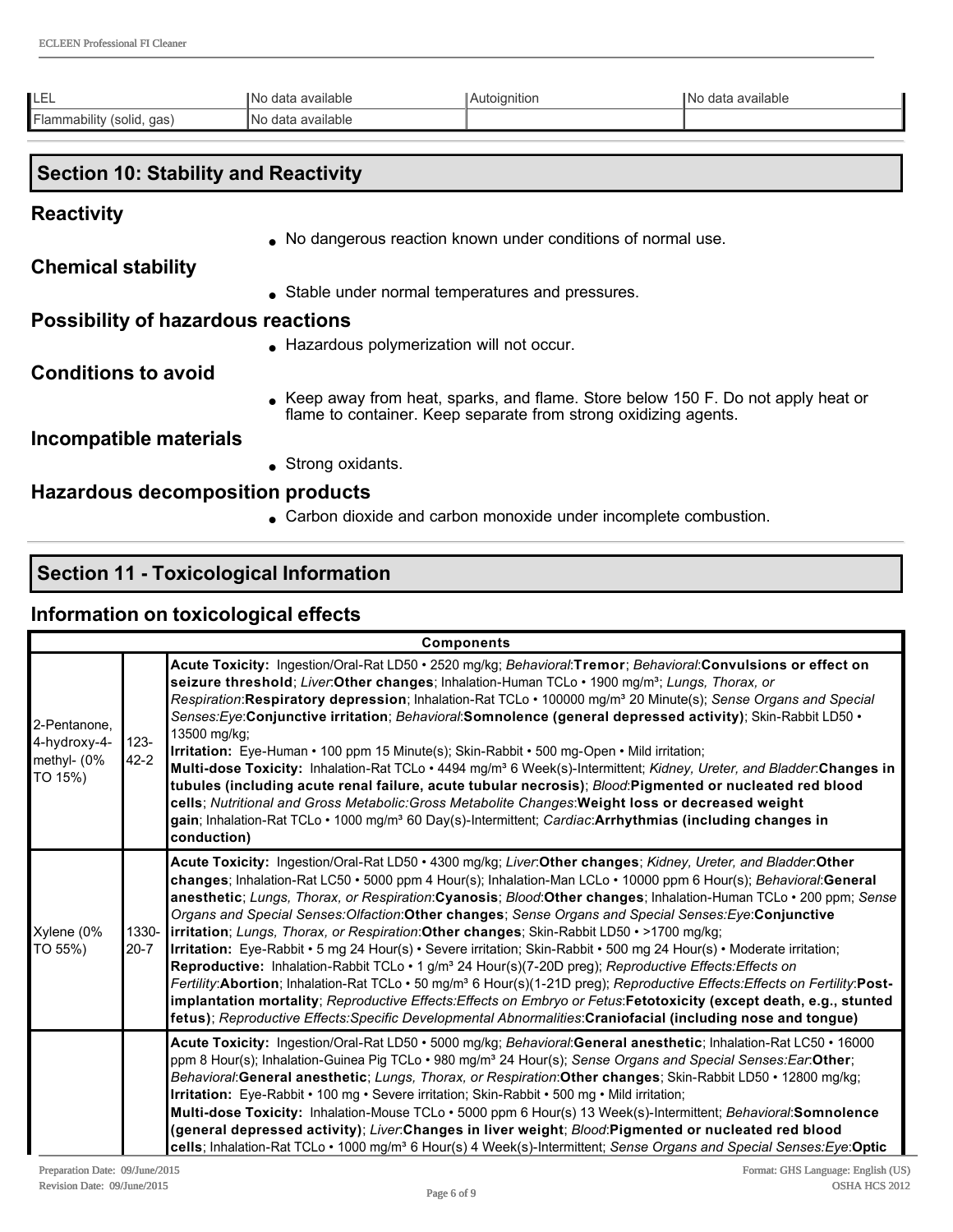| <i><b>Isopropyl</b></i><br>$67 -$<br>alcohol (0%<br>63-0<br>TO 25%) |  | nerve neuropathy; Inhalation-Rat TCLo • 500 mg/m <sup>3</sup> 4 Hour(s) 122 Day(s)-Intermittent; Liver:Multiple effects; Kidney,<br>Ureter, and Bladder Other changes; Nutritional and Gross Metabolic: Gross Metabolite Changes: Weight loss or<br>decreased weight gain; Inhalation-Rat TCLo · 20 mg/m <sup>3</sup> 24 Hour(s) 90 Day(s)-Continuous; Brain and Coverings: Other<br>degenerative changes; Lungs, Thorax, or Respiration: Other changes; Liver: Multiple effects; Inhalation-Rat TCLo .<br>100 mg/m <sup>3</sup> 4 Hour(s) 17 Week(s)-Intermittent; Kidney, Ureter, and Bladder: Other changes in urine composition;<br>Blood:Changes in serum composition (e.g., TP, bilirubin cholesterol); Biochemical:Enzyme inhibition, induction,<br>or change in blood or tissue levels: True cholinesterase; |
|---------------------------------------------------------------------|--|----------------------------------------------------------------------------------------------------------------------------------------------------------------------------------------------------------------------------------------------------------------------------------------------------------------------------------------------------------------------------------------------------------------------------------------------------------------------------------------------------------------------------------------------------------------------------------------------------------------------------------------------------------------------------------------------------------------------------------------------------------------------------------------------------------------------|
|                                                                     |  | Mutagen: Cytogenetic analysis • Inhalation-Rat • 1030 µg/m <sup>3</sup> 16 Week(s)-Intermittent;<br>Reproductive: Inhalation-Rat TCLo • 3500 ppm 7 Hour(s)(1-19D preg); Reproductive Effects: Effects on Embryo or<br>Fetus:Fetotoxicity (except death, e.g., stunted fetus); Inhalation-Rat TCLo · 10000 ppm 7 Hour(s)(1-19D preg);<br>Reproductive Effects: Effects on Fertility: Pre-implantation mortality; Reproductive Effects: Effects on Fertility: Post-<br>implantation mortality; Reproductive Effects: Effects on Embryo or Fetus: Fetal death; Inhalation-Rat TCLo · 7000 ppm<br>7 Hour(s)(1-19D preg); Reproductive Effects: Specific Developmental Abnormalities: Musculoskeletal system                                                                                                              |

| <b>GHS Properties</b>                                                                                                                                                                          | <b>Classification</b>                                                            |  |
|------------------------------------------------------------------------------------------------------------------------------------------------------------------------------------------------|----------------------------------------------------------------------------------|--|
| <b>Acute toxicity</b>                                                                                                                                                                          | <b>OSHA HCS 2012 •</b> Acute Toxicity - Inhalation 4 - ATEmix (Inhl) = 7083 ppmV |  |
| <b>Aspiration Hazard</b>                                                                                                                                                                       | OSHA HCS 2012 · Aspiration 1                                                     |  |
| Carcinogenicity                                                                                                                                                                                | OSHA HCS 2012 . Data lacking                                                     |  |
| <b>Germ Cell Mutagenicity</b>                                                                                                                                                                  | OSHA HCS 2012 . Germ Cell Mutagenicity 2                                         |  |
| <b>Skin corrosion/Irritation</b>                                                                                                                                                               | OSHA HCS 2012 • Skin Irritation 2                                                |  |
| <b>Skin sensitization</b>                                                                                                                                                                      | <b>OSHA HCS 2012 • Data lacking</b>                                              |  |
| <b>STOT-RE</b>                                                                                                                                                                                 | OSHA HCS 2012 · Specific Target Organ Toxicity Repeated Exposure 2               |  |
| <b>OSHA HCS 2012 •</b> Specific Target Organ Toxicity Single Exposure 3: Narcotic Effects;<br><b>STOT-SE</b><br>Specific Target Organ Toxicity Single Exposure 3: Respiratory Tract Irritation |                                                                                  |  |
| <b>Toxicity for Reproduction</b>                                                                                                                                                               | <b>OSHA HCS 2012 - Toxic to Reproduction 1B</b>                                  |  |
| <b>Respiratory sensitization</b>                                                                                                                                                               | <b>OSHA HCS 2012 • Data lacking</b>                                              |  |
| Serious eye damage/Irritation                                                                                                                                                                  | <b>OSHA HCS 2012 •</b> Eye Irritation 2                                          |  |

## **Potential Health Effects**

| <b>Inhalation</b>        |                                                                                                                                                                                                                    |
|--------------------------|--------------------------------------------------------------------------------------------------------------------------------------------------------------------------------------------------------------------|
| Acute (Immediate)        | • May cause respiratory irritation. May affect the central nervous system. Symptoms<br>may include dizziness, drowsiness, lethargy, coma and death. May be harmful.                                                |
| <b>Chronic (Delayed)</b> | • No data available                                                                                                                                                                                                |
| <b>Skin</b>              |                                                                                                                                                                                                                    |
| Acute (Immediate)        | • Causes skin irritation. May affect the central nervous system. Symptoms may include<br>dizziness, drowsiness, lethargy, coma and death.                                                                          |
| <b>Chronic (Delayed)</b> | • No data available                                                                                                                                                                                                |
| <b>Eye</b>               |                                                                                                                                                                                                                    |
| <b>Acute (Immediate)</b> | • Causes serious eye irritation.                                                                                                                                                                                   |
| <b>Chronic (Delayed)</b> | • No data available                                                                                                                                                                                                |
| Ingestion                |                                                                                                                                                                                                                    |
| Acute (Immediate)        | • May be fatal. Material may be aspirated into lungs during ingestion and/or subsequent<br>vomiting. Aspiration of this material will cause severe lung injury, chemical<br>pneumonitis, pulmonary edema or death. |
| <b>Chronic (Delayed)</b> | • No data available                                                                                                                                                                                                |

# **Section 12 - Ecological Information**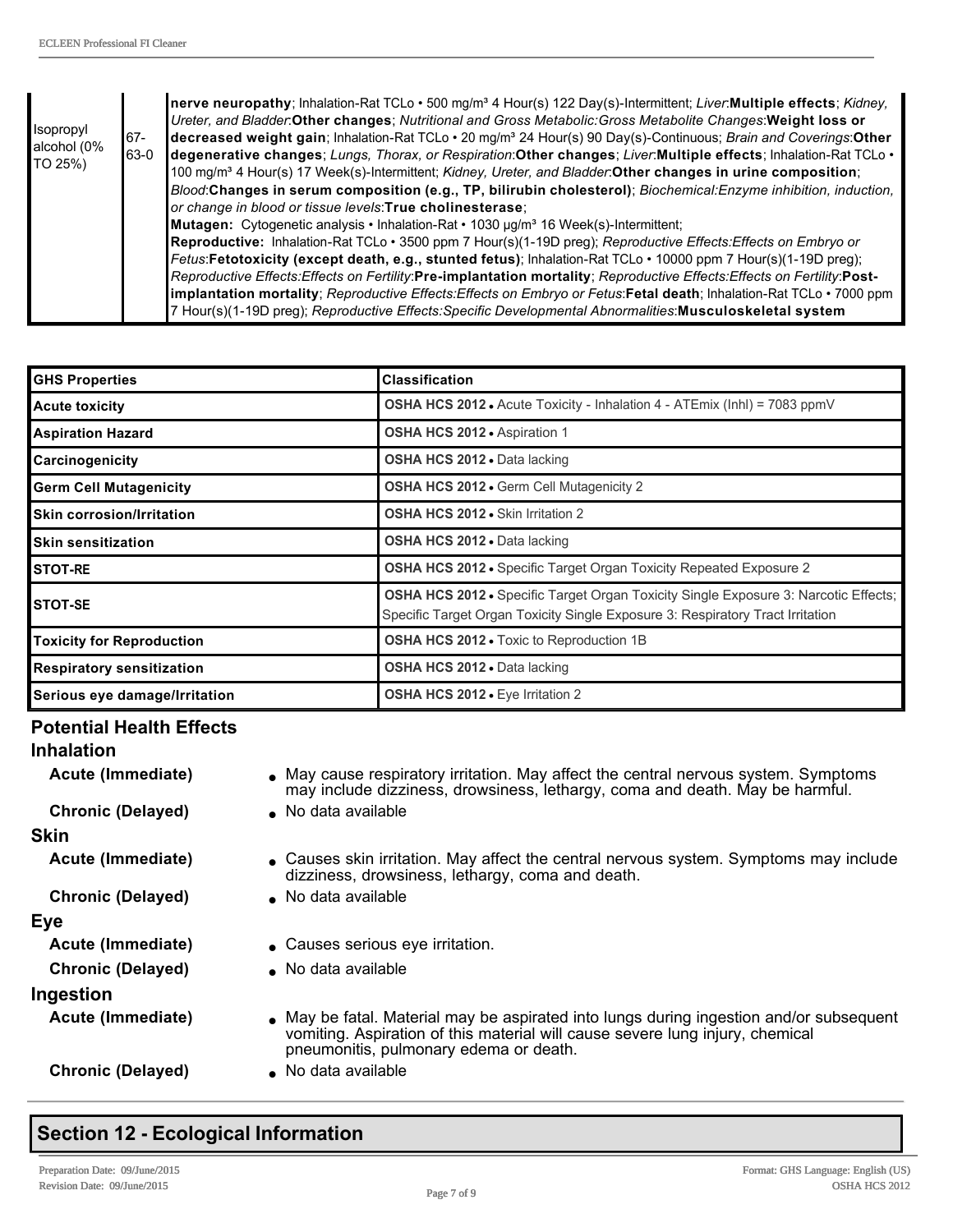## **Toxicity**

| .                                    |                                                                                             |
|--------------------------------------|---------------------------------------------------------------------------------------------|
|                                      | No data available                                                                           |
| <b>Persistence and degradability</b> |                                                                                             |
|                                      | • Non-mandatory section - information about this substance not complied for this<br>reason. |
| <b>Bioaccumulative potential</b>     |                                                                                             |
|                                      | • Non-mandatory section - information about this substance not complied for this<br>reason. |
| <b>Mobility in Soil</b>              |                                                                                             |
|                                      | Non-mandatory section - information about this substance not complied for this<br>reason.   |
| Other adverse effects                |                                                                                             |
|                                      | • Non-mandatory section - information about this substance not complied for this<br>reason. |
|                                      |                                                                                             |

 $\bullet$  No data available

## **Section 13 - Disposal Considerations**

#### **Waste treatment methods**

- **Product waste label in Andrew Content and/or container in accordance with local, regional, national, and/or content and/or container in accordance with local, regional, national, and/or** international regulations.
- 
- **Packaging waste I** Dispose of content and/or container in accordance with local, regional, national, and/or international regulations.

## **Section 14 - Transport Information**

|            |            |                  | UN number   UN proper shipping name   Transport hazard class(es)   Packing group   Environmental hazards |            |            |
|------------|------------|------------------|----------------------------------------------------------------------------------------------------------|------------|------------|
| <b>DOT</b> | <b>NDA</b> | NDA              |                                                                                                          |            | <b>NDA</b> |
|            | <b>NDA</b> | Limited Quantity | NDA                                                                                                      | <b>NDA</b> | <b>NDA</b> |

**Special precautions for user** . None specified.

**Transport in bulk according to Annex II of MARPOL 73/78 and the IBC Code**

## **Section 15 Regulatory Information**

### **Safety, health and environmental regulations/legislation specific for the substance or mixture**

**SARA Hazard Classifications .** Acute, Fire

### **Other Information**

• WARNING: This product contains a chemical known to the State of California to cause cancer, birth defects, or other reproductive harm.

| <b>Section 16 - Other Information</b> |              |  |
|---------------------------------------|--------------|--|
| <b>Last Revision Date</b>             | 09/June/2015 |  |
| <b>Preparation Date</b>               | 09/June/2015 |  |